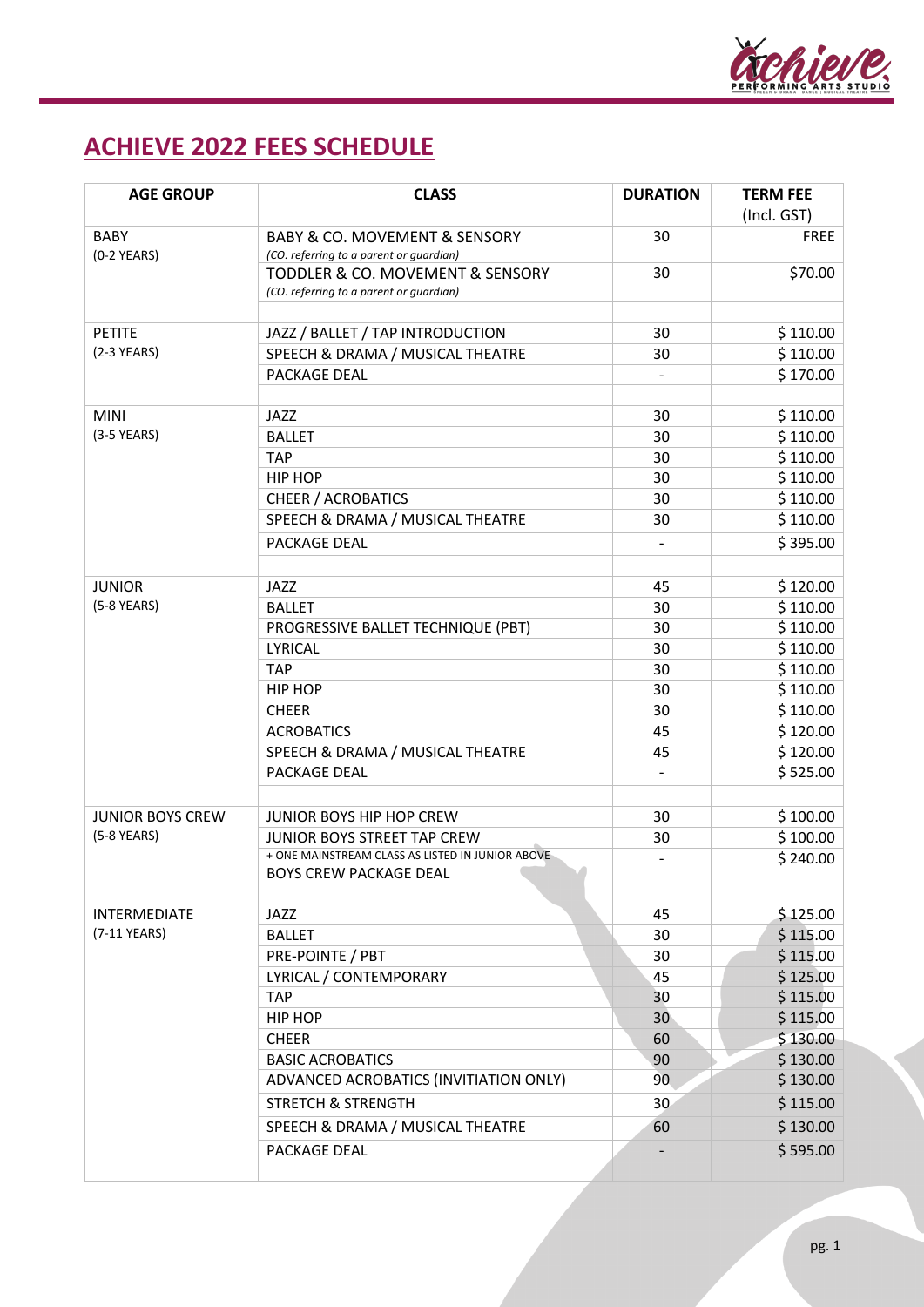

| INTERMEDIATE<br>/PRE-SENIOR BOYS | INTERMEDIATE/PRE-SENIOR<br><b>BOYS HIP HOP CREW</b>                       | 30 | \$100.00 |
|----------------------------------|---------------------------------------------------------------------------|----|----------|
| <b>CREW</b>                      | INTERMEDIATE/PRE-SENIOR                                                   | 30 | \$100.00 |
| (7-13 YEARS)                     | <b>BOYS STREET TAP CREW</b>                                               |    |          |
|                                  | + ONE MAINSTREAM CLASS AS LISTED IN INTERMEDIATE OR PRE-<br><b>SENIOR</b> |    | \$240.00 |
|                                  | <b>BOYS CREW PACKAGE DEAL</b>                                             |    |          |
|                                  |                                                                           |    |          |
| <b>PRE-SENIOR</b>                | JAZZ                                                                      | 45 | \$125.00 |
| (11-13 YEARS)                    | <b>BALLET</b>                                                             | 30 | \$115.00 |
|                                  | POINTE / PBT                                                              | 30 | \$115.00 |
|                                  | LYRICAL / CONTEMPORARY                                                    | 45 | \$125.00 |
|                                  | <b>TAP</b>                                                                | 30 | \$115.00 |
|                                  | HIP HOP                                                                   | 30 | \$115.00 |
|                                  | <b>CHEER</b>                                                              | 60 | \$130.00 |
|                                  | <b>BASIC ACROBATICS</b>                                                   | 90 | \$130.00 |
|                                  | ADVANCED ACROBATICS (INVITIATION ONLY)                                    | 90 | \$130.00 |
|                                  | <b>STRETCH &amp; STRENGTH</b>                                             | 30 | \$115.00 |
|                                  | SPEECH & DRAMA / MUSICAL THEATRE                                          | 60 | \$130.00 |
|                                  | PACKAGE DEAL                                                              |    | \$595.00 |
|                                  |                                                                           |    |          |
| <b>SENIOR</b>                    | JAZZ                                                                      | 60 | \$130.00 |
| (13-18 YEARS)                    | CABARET                                                                   | 30 | \$115.00 |
|                                  | <b>BALLET</b>                                                             | 30 | \$115.00 |
|                                  | POINTE / PBT                                                              | 30 | \$115.00 |
|                                  | LYRICAL / CONTEMPORARY                                                    | 60 | \$130.00 |
|                                  | <b>TAP</b>                                                                | 30 | \$115.00 |
|                                  | HIP HOP                                                                   | 45 | \$125.00 |
|                                  | <b>CHEER</b>                                                              | 60 | \$130.00 |
|                                  | <b>BASIC ACROBATICS</b>                                                   | 90 | \$130.00 |
|                                  | ADVANCED ACROBATICS (INVITIATION ONLY)                                    | 90 | \$130.00 |
|                                  | <b>STRETCH &amp; STRENGTH</b>                                             | 30 | \$115.00 |
|                                  | SPEECH & DRAMA / MUSICAL THEATRE                                          | 60 | \$130.00 |
|                                  | PACKAGE DEAL                                                              |    | \$650.00 |
|                                  |                                                                           |    |          |
| PRE-PROFESSIONAL                 | <b>STRETCH &amp; STRENGTH</b>                                             | 30 | \$115.00 |
| $(16 + \text{years})$            | <b>TRICKS &amp; TECHNIQUE</b>                                             | 30 | \$125.00 |
|                                  | <b>DANCE REPERTOIRE</b>                                                   | 60 | \$150.00 |
|                                  | PACKAGE DEAL                                                              |    | \$250.00 |
|                                  |                                                                           |    |          |
| <b>ADULT</b>                     | <b>FITNESS &amp; DANCE</b>                                                | 45 | \$125.00 |
| $(18+YEARS)$                     |                                                                           |    |          |
| <b>ALL ABILITIES</b>             | JAZZ / STRETCH / STRENGTH                                                 | 15 | \$55.00  |
|                                  |                                                                           |    |          |